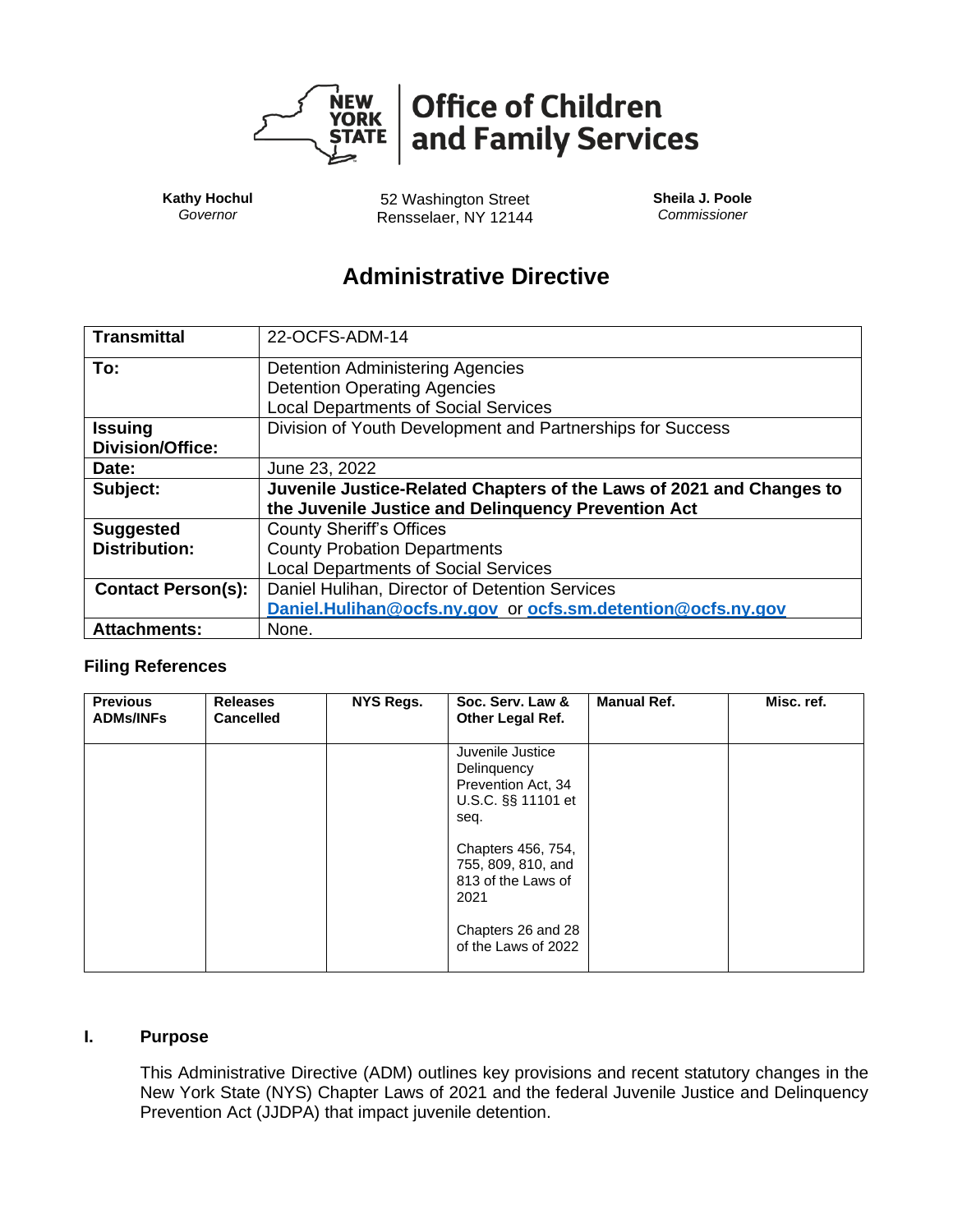### **II. Background**

As part of the ongoing New York State reforms to its juvenile justice system, several new laws were enacted in 2021 that impact juvenile detention and court processing. Specifically, changes were made regarding the following:

- The execution of bench warrants in juvenile delinguency cases
- The adjudication of youth for charges of violations in family court
- The issuance of high school diplomas in certain facilities
- The provision of records upon receipt of a complaint of abuse or neglect of an individual with a disability
- The impact of guilty pleas and the removal of adolescent offender proceedings to the family court
- Raising the lower age of juvenile delinquency jurisdiction from seven to 12 years of age, effective December 29, 2022

At the federal level, the JJDPA supports local and state efforts to prevent delinquency and improve the juvenile justice system. The four core requirements of the JJDPA are: 1) deinstitutionalization of status offenders (removing Persons in Need of Supervision from secure detention or placement); 2) sight and sound separation of detained or placed youth from adult inmates; 3) removal of youth from adult jails; and 4) addressing disproportionate contact of minority youth with the juvenile justice system. The JJDPA was reauthorized in 2018, substantially amending the statutory language. Most notably, the amendments restricted the detention or placement of youth in adult facilities as of December 21, 2021.

#### **III. Program Implications**

#### **A. Effective Immediately**

#### 1. **Laws Impacting Admission to Detention:**

**Family Court Bench Warrants:** Chapter 456 of the Laws of 2021 amends § 312.2 of the Family Court Act by requiring that juvenile delinquents (JDs) who are taken into police custody on a bench warrant be brought before the family court or, if the court is closed, to the most accessible magistrate. Detention administrators may not take physical custody of a youth on an active bench warrant unless neither the court or an accessible magistrate is available. Detention administrators must first determine if the youth has a judicial remand order to detention. This law went into effect on **December 7, 2021**.

#### 2. **Violations:**

Chapter 813 of the Laws of 2021 amends §§ 301.2, 302.1, 304.1, 308.1, 315.3, 320.6, 345.1, 350.1, 352.2, 360.3, and 375.2 of the Family Court Act and amends § 510.15 of the Criminal Procedure Law in relation to JD charges of violations in family court. The new chapter limits detention and placement for violations. Now, only 16- and 17 year-old JDs are responsible for violations committed in the same transaction as a crime. JDs younger than 16 years of age cannot be held responsible for a violation.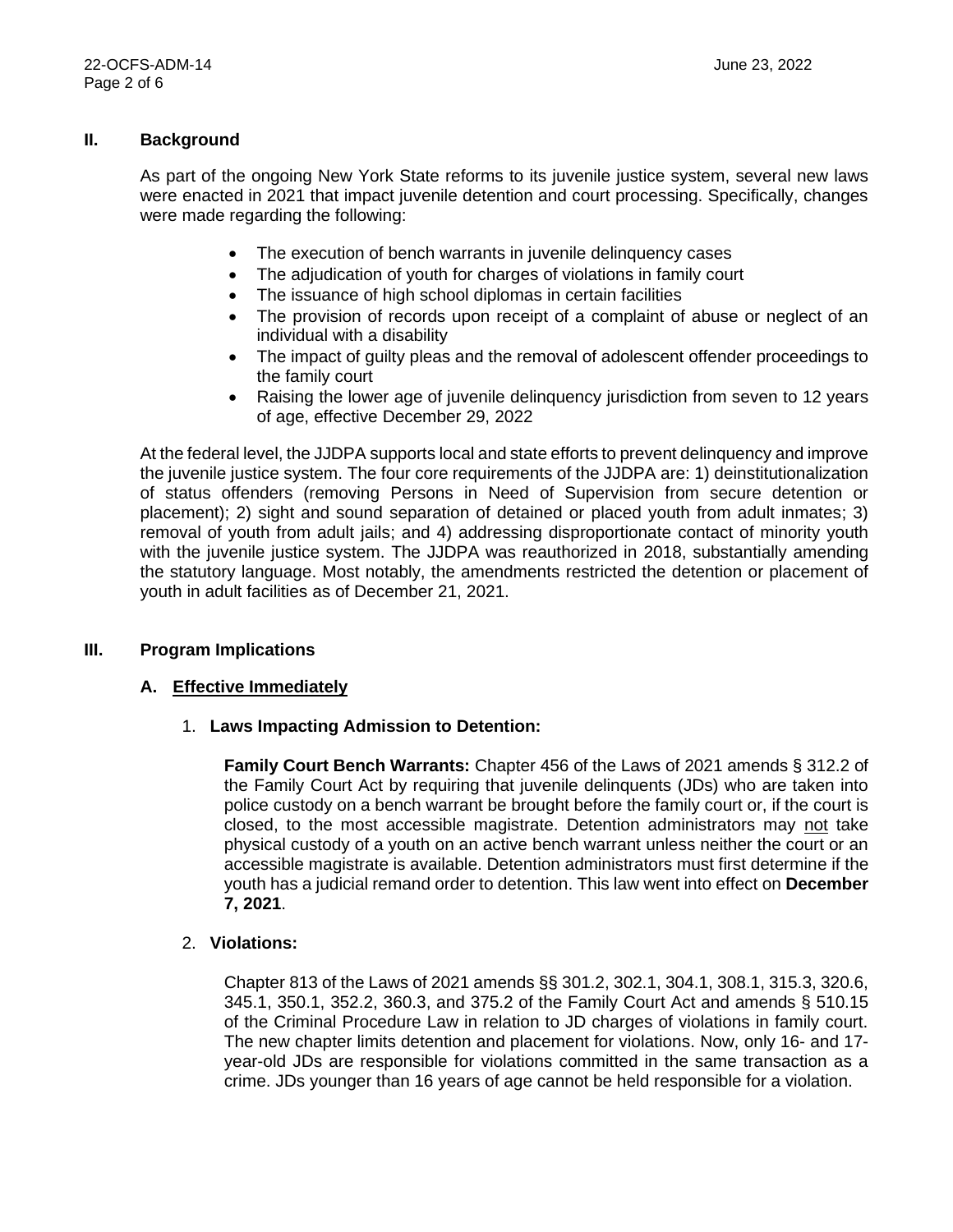Where a finding exists that the youth committed a violation alone, there is a rebuttable presumption that the matter should be adjourned in contemplation of dismissal, referred for a probation adjustment, or dismissed. If a violation alone is referred to probation, probation must adjust the matter unless good cause exists not to make the adjustment. If the youth receives a conditional discharge, probation may change the conditions of release but may not impose a different disposition.

Detention is not permitted when

- a. a youth is adjudicated on a violation alone, or
- b. a youth is awaiting disposition on a violation alone.

An adjudication for a violation will result in such records being automatically sealed.

## 3. **Other Juvenile Justice Laws:**

- a. **Diplomas in State Agency and Correctional Facilities:** Chapter 754 of the Laws of 2021 amends the Education Law by adding § 112-a. The new section relates to youth who are placed, committed, supervised, detained or confined in certain facilities, and to the issuance of diplomas to youth who participate in an educational program provided by such facilities and complete the minimum New York State diploma requirements. The school district in which the facility is located (i.e., the school district of location) must issue the diploma after a determination that the youth has met those requirements. As amended by Chapter 26 of the Laws of 2022, included in this section are facilities operated or administered by a state department, agency, or political subdivision, or a correctional facility, unless credit bearing educational programming is provided by a school district other than the district of location.
- b. **Disability Rights New York:** Chapter 755 of the Laws of 2021, as amended by Chapter 28 of the Laws of 2022, clarifies the authority of Disability Rights New York (DRNY), as the designated New York State Protection and Advocacy System to access facilities serving individuals with disabilities and records of such individuals, as set forth in Executive Law  $\S$  558(b)(iii). In particular, the law requires that copies of records be provided free of charge to DRNY as follows: (1) in electronic format if maintained in that format, (2), within three business days of receipt of a written request, or (3) within 24 hours of receipt of a written request in the case of DRNY receiving a complaint of health or safety placing individuals in serious and immediate jeopardy, or (4) in the case of the death of an individual with a disability in a facility. If the request cannot be fulfilled within the specified timelines, DRNY must be provided with a statement of the reasons for the delay within one business day after the deadline lapses.
- c. **Removals From Youth Part to Family Court:** Chapter 809 of the Laws of 2021 amends § 30.00 of the Penal Law as well as §§ 220.10, 725.05, and 725.10 of the Criminal Procedure Law in relation to a misdemeanor charge, a guilty plea to a misdemeanor offense for a felony charge, and removal of adolescent offender (AO) proceedings to family court. A guilty plea to a misdemeanor is now removed to family court by operation of law, and the plea is deemed to constitute an order of fact-finding in the juvenile delinquency proceeding. Unless the youth is in detention,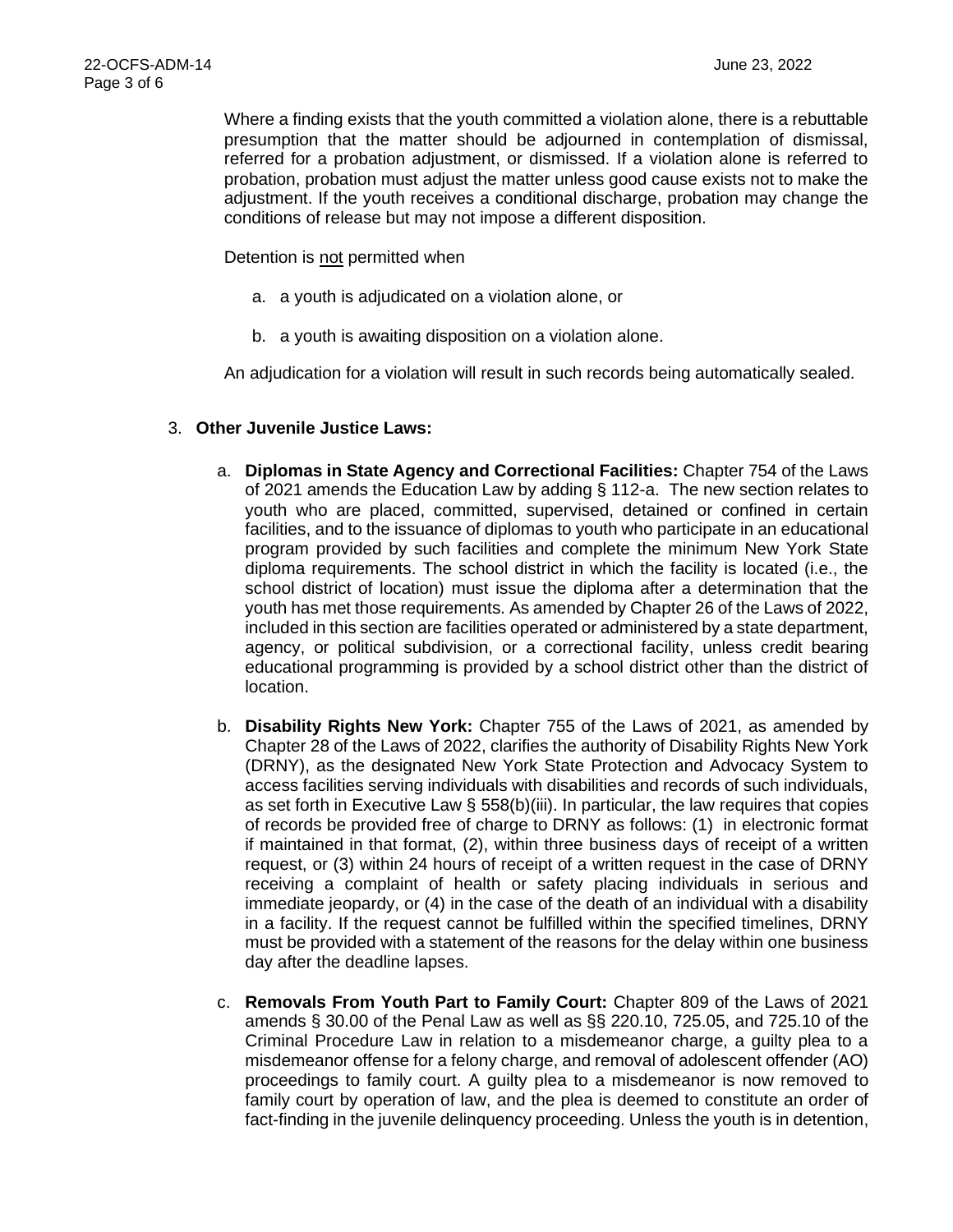in the custody of the sheriff, or the matter involves an ineligible offense (high-level felonies identified in Family Court Act § 308.1), the order of removal to family court must include a direction for the youth to appear before probation for adjustment consideration.

#### **B. Changes to Alternate Jail Placements Pursuant to the Juvenile Justice and Delinquency Prevention Act (JJDPA) Effective December 21, 2021:**

- 1. A presentment agency, district attorney, detention administering agency, or law enforcement agency may apply to the New York State Office of Children and Family Services (OCFS), in consultation with the State Commission of Correction (SCOC), for approval of an alternate location to hold youth for whom the securing order specifies a juvenile detention facility. As of December 21, 2021, youth under the age of 18 must **also** be given a court hearing to determine that such alternate placement is in the interest of justice. Specifically, for youth under 18 years of age:
	- a. Any youth who is an alleged AO or juvenile offender (JO) for whom an alternate jail placement is sought, as well as any youth who is currently in an alternate jail placement, **requires a court hearing** to assess if detention in the adult facility is in the interest of justice.

The determination of whether such detention would be in the interest of justice must (1) be after a hearing, (2) be in writing, and (3) take into consideration several criteria including: the youth's age, youth's physical and mental maturity, youth's present mental state, the nature and circumstances of the alleged offense, any prior delinquent acts, the ability of the available juvenile and adult facilities to meet the youth's needs and protect public safety, and any other relevant factor.

The court retains authority to commit individuals who are 18 years of age and older directly to the custody of a sheriff for lodging in a local correctional facility. Such individuals are not committed to the custody of a juvenile agency and are considered "adult inmates." An interest of justice hearing is not required in such cases; however, one may be sought.

- b. Unless found by a court to be in the interest of justice, juveniles who are being charged and tried as adults (1) may not have sight or sound contact with adults and (2) may not be detained in a jail or lockup for adults.
- c. When the court finds detention in an adult jail to be in the interest of justice, additional requirements must be met:
	- i. Youth under 18 years of age may not have sight or sound contact with detained or incarcerated adults under any circumstances.
	- ii. When the court finds it is in the interest of justice to temporarily lodge the youth in an alternate setting, there must be a hearing at least every **30 days** (or **45 days** for rural jurisdictions). No youth shall be lodged in an alternate adult setting for longer than **180 days** unless (a) the court finds good cause, or (b) the youth expressly waives the limitation of 180 days.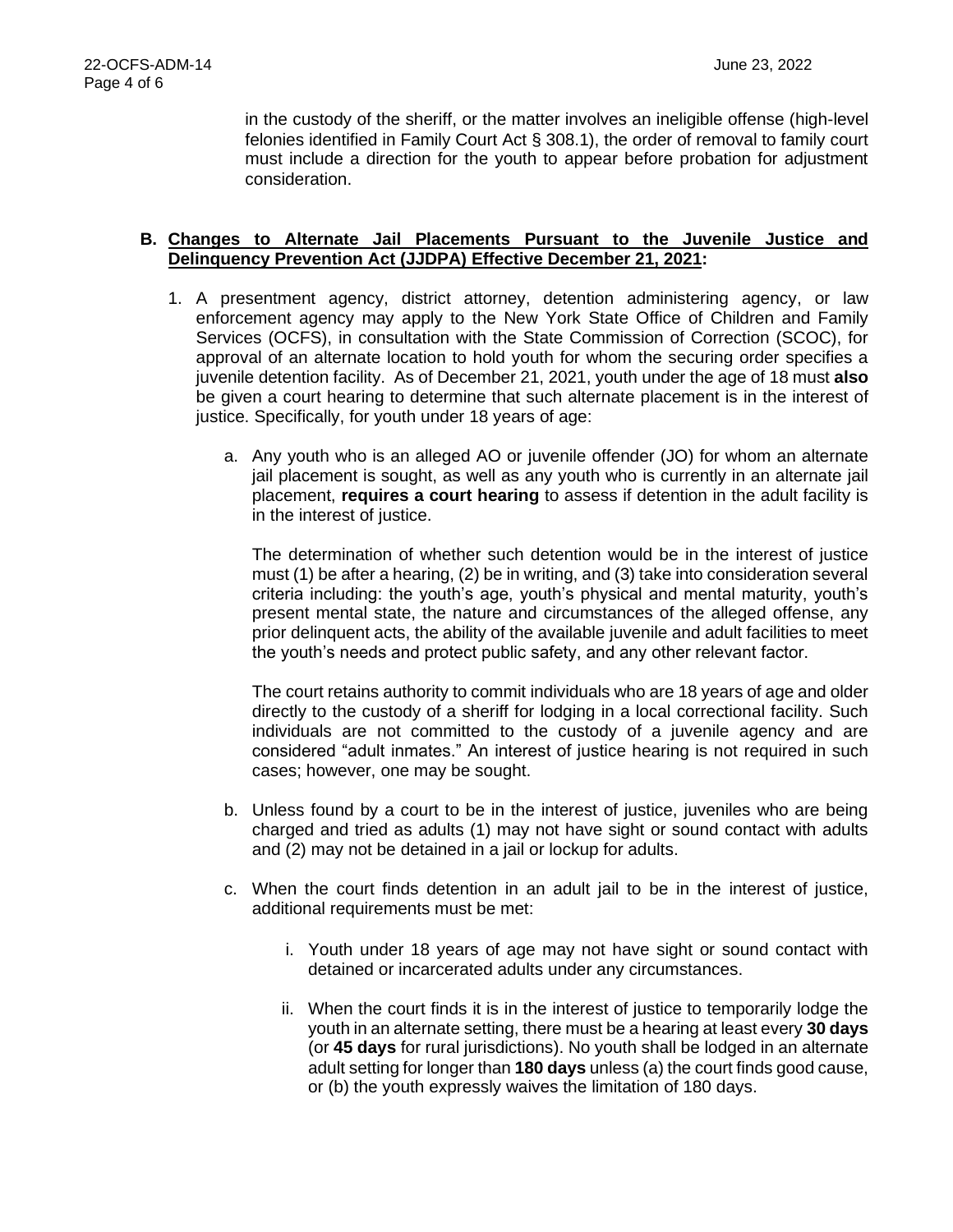- iii. The local detention administering agency of the county with jurisdiction over the proceeding will be responsible for assessing the health and wellbeing of the youth during their stay.
- iv. Staff who work with both juveniles and adult inmates (including in colocated facilities) must be trained and certified to work with juveniles.
- 2. The interest of justice **hearing is not required** (but approval from OCFS for youth under 18 years of age is still required) for a youth to be held in an adult facility with sight and sound separation from incarcerated adults if the period does not exceed six hours and if the youth:
	- a. is held for processing or release,
	- b. is held while awaiting transfer to a juvenile facility, or
	- c. makes a court appearance within the six-hour time period.
- 3. The interest of justice **hearing is not required** for youth who are awaiting an initial court appearance that will occur within 48 hours after being taken into custody (excluding Saturdays, Sundays, and legal holidays) to be held in an adult facility with sight and sound separation from incarcerated adults and **either**:
	- a. the youth is held in a jail or lockup located in a rural jurisdiction, that has no existing acceptable alternative placement available;
	- b. conditions of distance to be traveled or the lack of a highway, road, or transportation does not allow for court appearances within 48 hours so that a brief delay (not to exceed an additional 48 hours) is excusable; or
	- c. conditions of safety exist (such as severe adverse, life-threatening weather conditions that do not allow for reasonably safe travel), in which case the time for an appearance may be delayed until 24 hours after the time that such conditions allow for reasonable safe travel.

## **C. Effective December 29, 2022**

1. **Raise the Lower Age:** Chapter 810 (Raise the Lower Age) amends §§ 301.2, 304.1, 306.1, 308.1, 353.2, 353.6, and 354.1 of the Family Court Act; amends §§ 409-a and 458 m of and adds § 458-o (Title 12-A) to the Social Services law; and amends §§ 502, 507 a, and 840 of the Executive Law. The amendment raises the lower age of delinquency from seven to 12 years of age, with an exception for homicide offenses. In addition, the amendment raises the lower age for youth in secure detention from 10 to 13 years of age, unless the youth has committed a homicide offense. **After December 29, 2022, no youth under the age of 13 may be remanded to secure detention unless they have allegedly committed a homicide offense.**

The chapter of the law also requires local departments of social services to establish differential response programs for youth under 12 who, but for their age, could be subject to a delinquency petition. Further guidance to LDSSs on the differential response requirements is forthcoming.